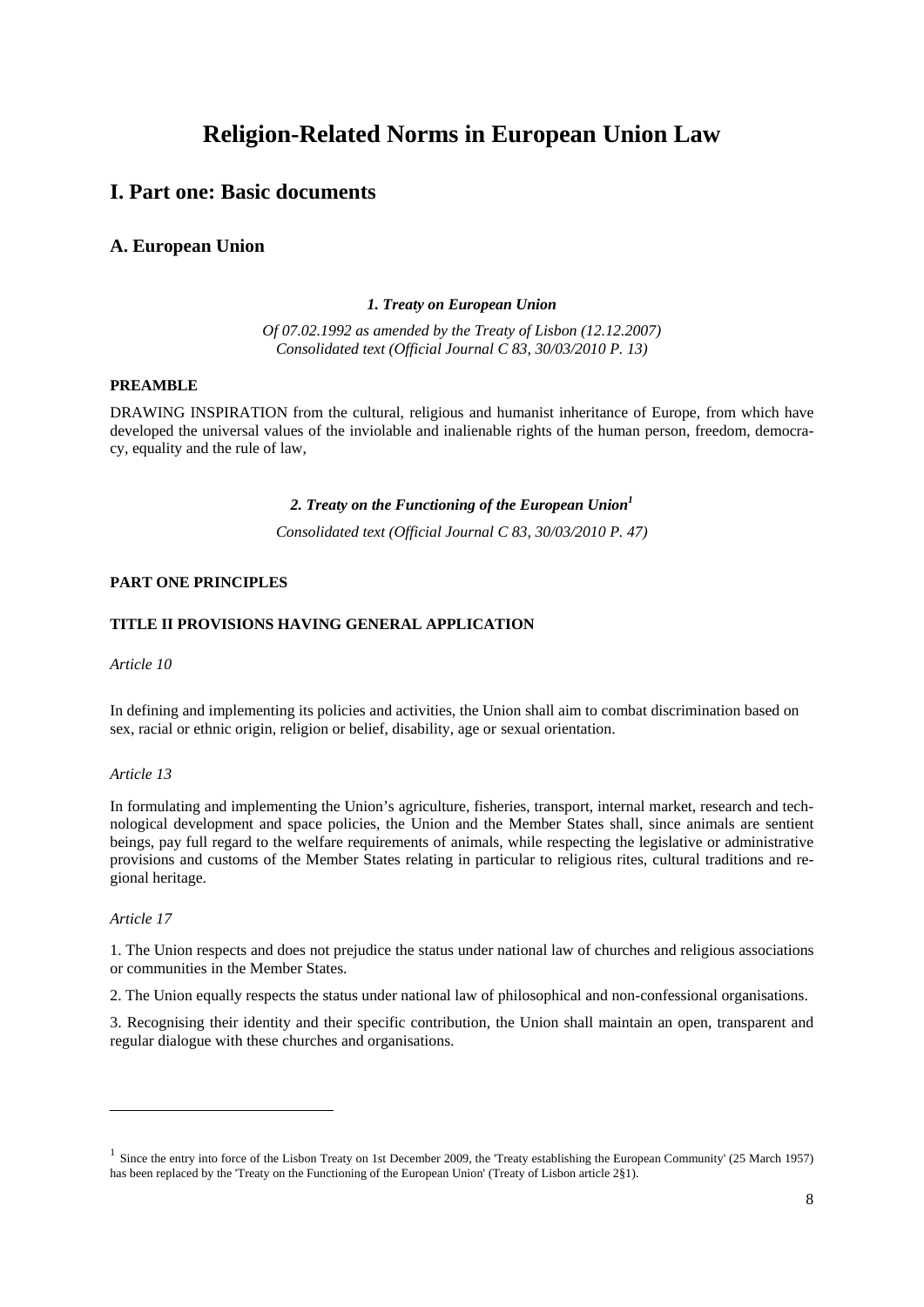#### **PART TWO NON-DISCRIMINATION AND CITIZENSHIP OF THE UNION**

#### *Article 19*

1. Without prejudice to the other provisions of the Treaties and within the limits of the powers conferred by them upon the Union, the Council, acting unanimously in accordance with a special legislative procedure and after obtaining the consent of the European Parliament, may take appropriate action to combat discrimination based on sex, racial or ethnic origin, religion or belief, disability, age or sexual orientation.

#### *3. Charter of Fundamental Rights of the European Union2*

*Of 07.12.2000 (Official Journal C 364, 18.12.2000 P. 1) Consolidated text (Official Journal C 83, 30/03/2010 P. 389)* 

#### *[Preamble]*

The peoples of Europe, in creating an ever closer union among them, are resolved to share a peaceful future based on common values.

Conscious of its spiritual and moral heritage, the Union is founded on the indivisible, universal values of human dignity, freedom, equality and solidarity; it is based on the principles of democracy and the rule of law. It places the individual at the heart of its activities, by establishing the citizenship of the Union and by creating an area of freedom, security and justice.

#### (...)

 $\overline{a}$ 

The Union therefore recognises the rights, freedoms and principles set out hereafter.

#### **Chapter II Freedoms**

#### *Article 10 Freedom of thought, conscience and religion*

1. Everyone has the right to freedom of thought, conscience and religion. This right includes freedom to change religion or belief and freedom, either alone or in community with others and in public or in private, to manifest religion or belief, in worship, teaching, practice and observance.

2. The right to conscientious objection is recognised, in accordance with the national laws governing the exercise of this right.

#### *Article 14 Right to education*

1. Everyone has the right to education and to have access to vocational and continuing training.

2. This right includes the possibility to receive free compulsory education.

3. The freedom to found educational establishments with due respect for democratic principles and the right of parents to ensure the education and teaching of their children in conformity with their religious, philosophical and pedagogical convictions shall be respected, in accordance with the national laws governing the exercise of such freedom and right.

 $2$  Since 1st December 2009, the Charter proclaimed in 2007 has the same legal status as the Treaties by virtue of Article 6(1), first subparagraph of the Treaty on European Union.